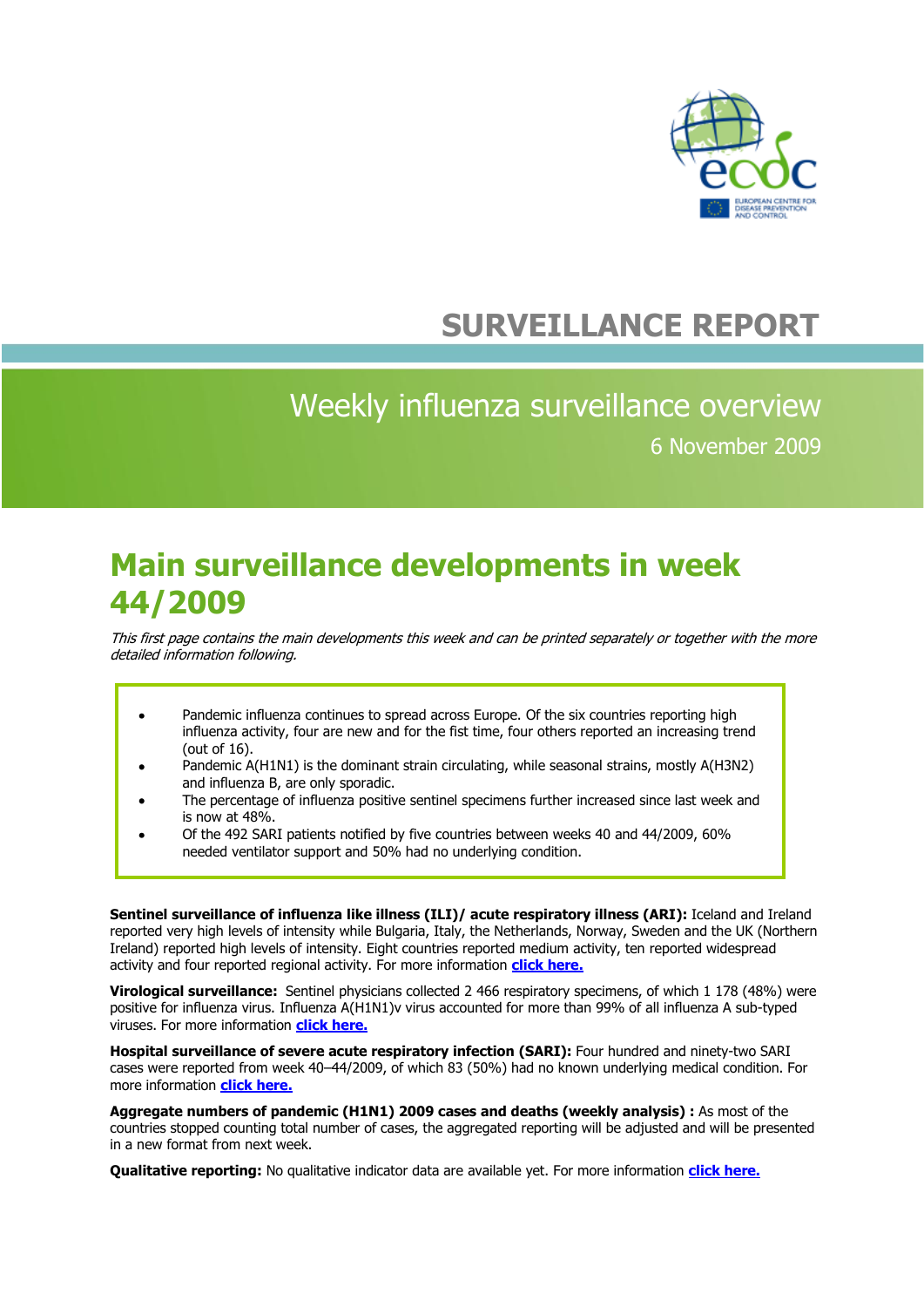# <span id="page-1-0"></span>**Sentinel surveillance (ILI/ARI)**

## **Weekly analysis – epidemiology**

For week 44/2009, 24 countries reported epidemiological data. For the intensity indicator—national network levels for ILI and/or ARI—Iceland and Ireland reported very high intensity, while Bulgaria, Italy, the Netherlands, Norway, Sweden and the UK (Northern Ireland) reported high activity. Belgium, Estonia, Portugal, Romania, Spain and the UK (England, Scotland and Wales) reported medium activity. All other countries reported low intensity. In countries reporting with very high activity, the most affected age group was 0–15 year-olds.

For the geographic spread indicator, an increase was noted from the previous week with the following countries reporting widespread activity: Belgium, Iceland, Ireland, Italy, the Netherlands, Norway, Spain, Sweden and the UK (England and Wales). Austria, Bulgaria, and the UK (Scotland) reported regional activity. All other countries reported sporadic or no activity. Sixteen countries reported an increasing trend of influenza activity compared to seventeen in the previous week. Of the countries reporting an increasing trend this week, four—Austria, Estonia, Portugal and Romania—reported it for the first time. Hungary, Iceland and the UK (Scotland) reported a decreasing trend. For the definitions of the intensity and geographic spread indicators, [click here.](http://ecdc.europa.eu/en/activities/surveillance/EISN/Pages/SentinelSurveillance_Indicators.aspx)

From week 40/2009 to week 44/2009, 17 countries reported influenza activity above baseline levels, with 11 of these still seeing an increasing trend in week 44. In most countries where influenza activity has risen above baseline levels to date, the most affected age group includes those younger than 15 years.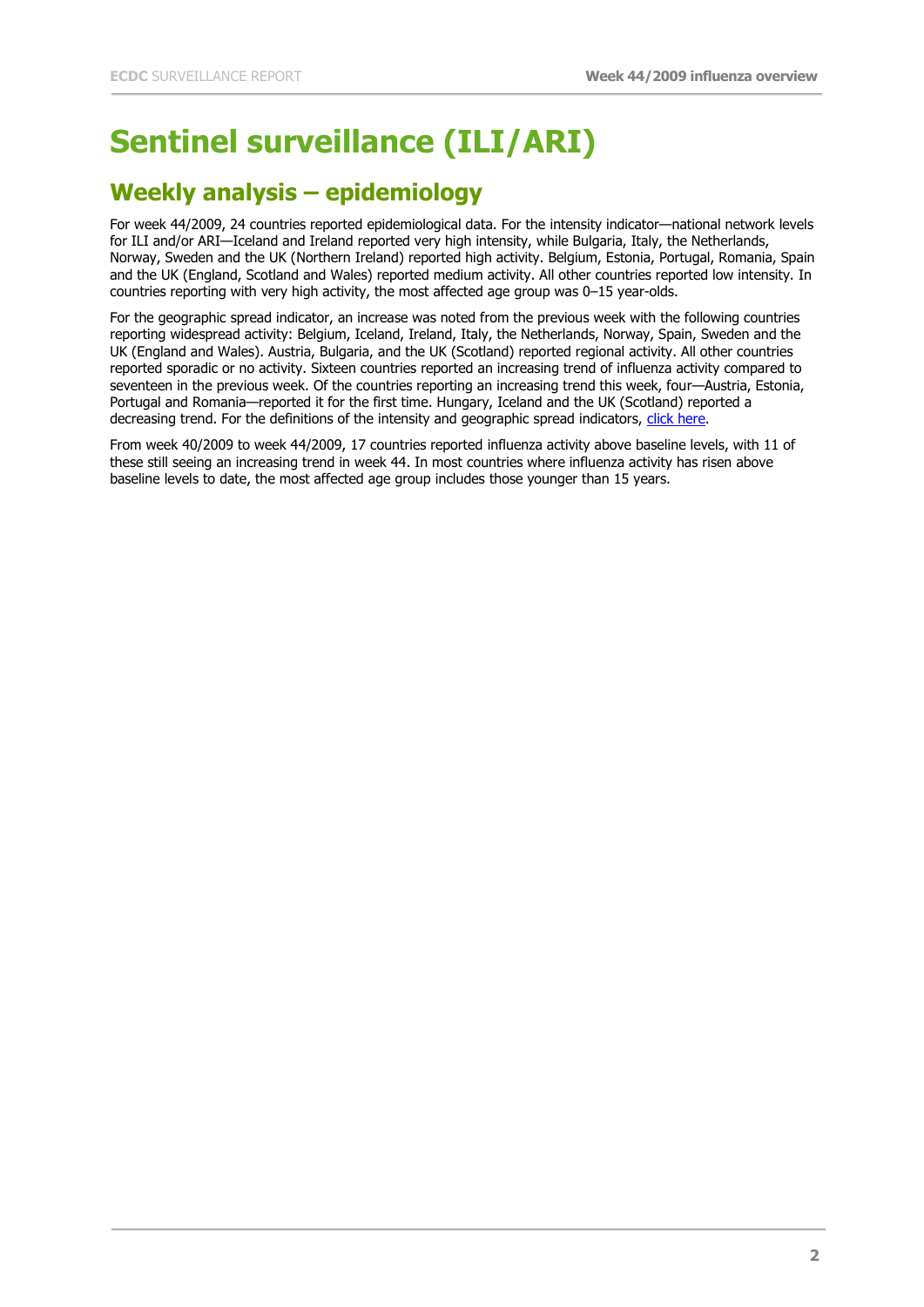

### **Map 1: Intensity for week 44/2009**

\* A type/subtype is reported as dominant when > 40 % of all samples are positive for the type/subtype.

Legend:

| Low           | No influenza activity or influenza at baseline levels | s.                     | Decreasing clinical activity |
|---------------|-------------------------------------------------------|------------------------|------------------------------|
| <b>Medium</b> | Usual levels of influenza activity                    | +                      | Increasing clinical activity |
| High          | Higher than usual levels of influenza activity        | $=$                    | Stable clinical activity     |
| Very high     | Particularly severe levels of influenza activity      | A(H1)v                 | Type A, Subtype H1v          |
|               |                                                       | $A(H1)v$ & A<br>(H1N1) | Type A, Subtype H1v and H1N1 |
|               |                                                       | A(H1N1)v               | Type A, Subtype H1N1v        |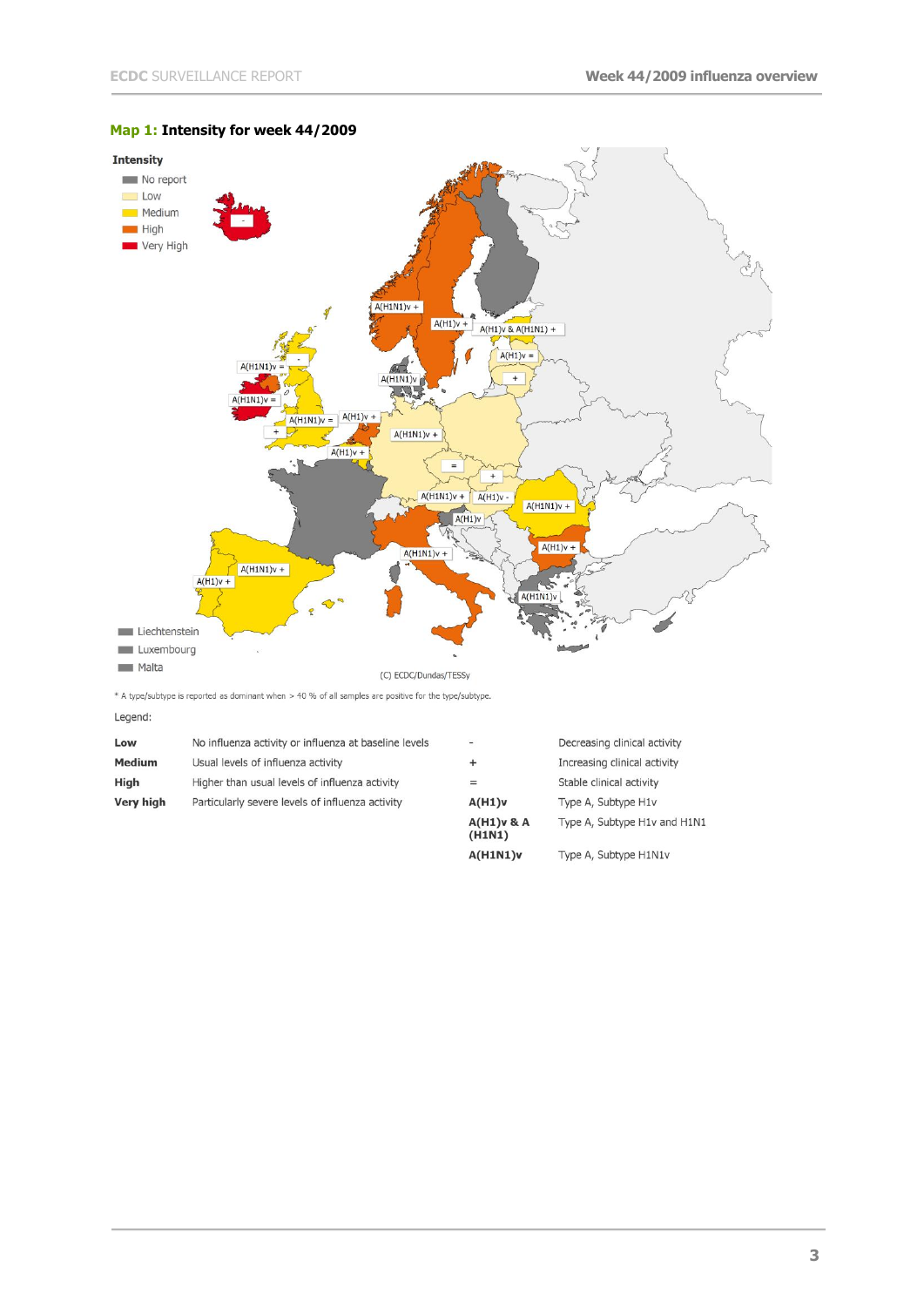

#### **Map 2: Geographic spread for week 44/2009**

**No activity** No evidence of influenza virus activity (clinical activity remains at baseline levels) Isolated cases of laboratory confirmed influenza **Sporadic** infection Increased influenza activity in local areas (e.g. a<br>city) within a region, or outbreaks in two or more<br>institutions (e.g. schools) within a region<br>(laboratory confirmed) Local outbreak Regional Influenza activity above baseline levels in one or activity more regions with a population comprising less than 50% of the country's total population (laboratory confirmed) Widespread Influenza activity above baseline levels in one or more regions with a population comprising 50% or more of the country's population (laboratory confirmed)

Legend:

Decreasing clinical activity Increasing clinical activity  $\overline{1}$ Stable clinical activity  $=$  $A(H1)v$ Type A, Subtype H1v A(H1)v & A<br>(H1N1) Type A, Subtype H1v and H1N1 **A(H1N1)v** Type A, Subtype H1N1v

**4**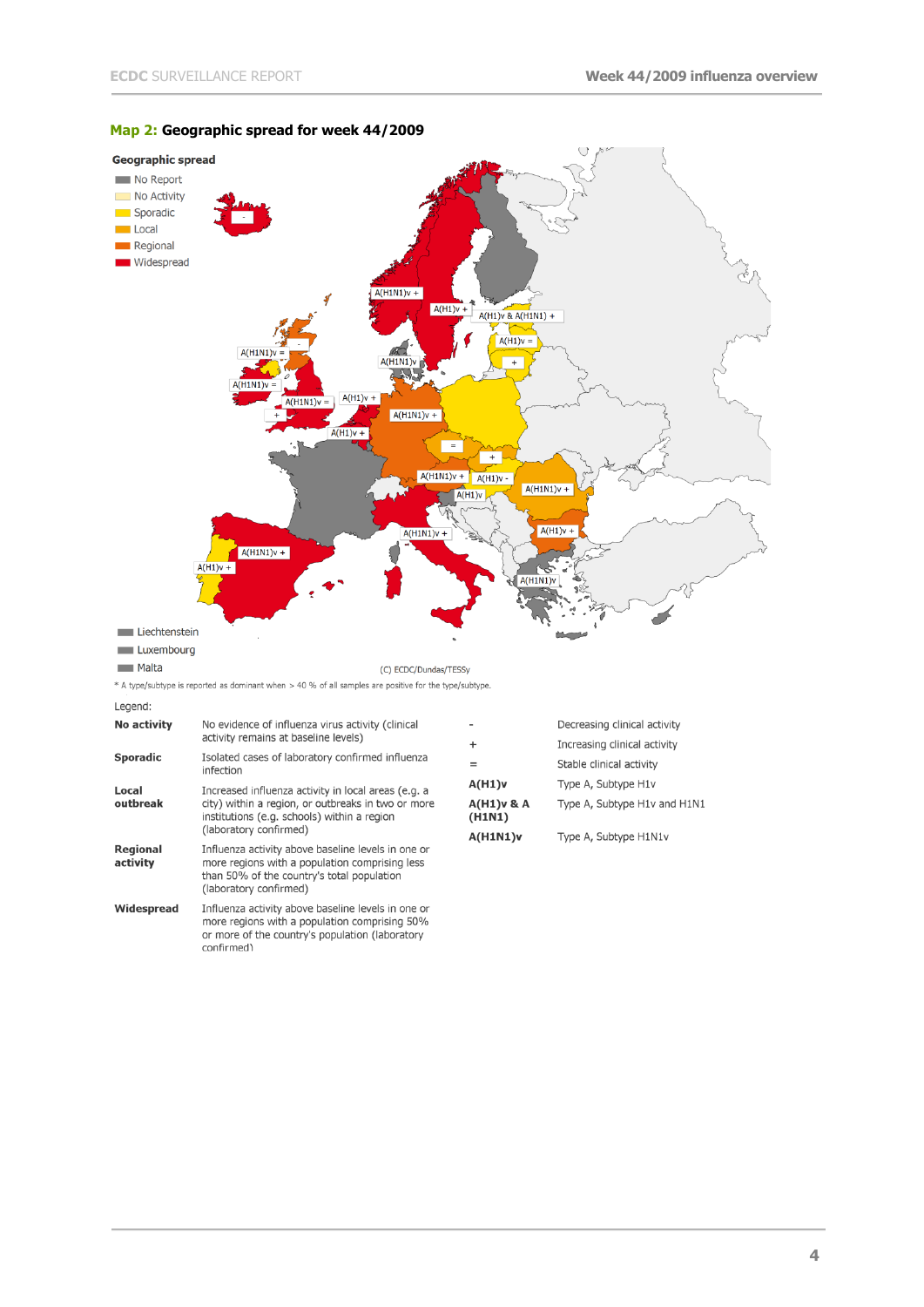### **Table 1**: **Epidemiological and virological overview by country**

| <b>Country</b>                          | <b>Intensity</b> | <b>Geographic</b><br>spread | <b>Trend</b> | No. of<br>sentinel<br>swabs | <b>Dominant</b><br>type | <b>Percentage</b><br>positive* | <b>ILI</b> per<br>100.000 | <b>ARI</b> per<br>100.000 | <b>Epidemiological</b><br>overview | <b>Virological</b><br>overview |
|-----------------------------------------|------------------|-----------------------------|--------------|-----------------------------|-------------------------|--------------------------------|---------------------------|---------------------------|------------------------------------|--------------------------------|
| Austria                                 | Low              | Regional                    | Increasing   | 17                          | A(H1N1)v                | 11.8                           |                           | 9.1                       | Graphs                             | Graphs                         |
| Belgium                                 | Medium           | Widespread                  | Increasing   | 218                         | A(H1)v                  | 74.8                           | 811.9                     | 2077.6                    | Graphs                             | Graphs                         |
| <b>Bulgaria</b>                         | High             | Regional                    | Increasing   | 0                           | A(H1)v                  | $\blacksquare$                 | $\blacksquare$            | 1499.9                    | Graphs                             | Graphs                         |
| Czech<br>Republic                       | Low              | Local                       | Stable       | $\mathbf{0}$                |                         | $\overline{\phantom{a}}$       | 35.7                      | 877.9                     | Graphs                             | Graphs                         |
| Denmark                                 |                  |                             |              | 2                           | A(H1N1)v<br>$A(H1)v$ &  | 100.0                          | $\blacksquare$            | $\blacksquare$            | Graphs                             | Graphs                         |
| Estonia                                 | Medium           | Sporadic                    | Increasing   | 10                          | A(H1N1)                 | 30.0                           | 5.9                       | 260.7                     | Graphs                             | Graphs                         |
| Germany                                 | Low              | Regional                    | Increasing   | 152                         | A(H1N1)v                | 39.5                           | $\blacksquare$            | 1213.1                    | Graphs                             | Graphs                         |
| Greece                                  |                  |                             |              | 7                           | A(H1N1)v                | 14.3                           | $\Box$                    | $\overline{\phantom{a}}$  | Graphs                             | Graphs                         |
| Hungary                                 | Low              | Sporadic                    | Decreasing   | 54                          | A(H1)v                  | 7.4                            | 127.2                     | $\blacksquare$            | Graphs                             | Graphs                         |
| Iceland                                 | Very High        | Widespread                  | Decreasing   | 190                         | $\sim$ $-$              | 29.0                           | 421.3                     | $\overline{\phantom{a}}$  | Graphs                             | Graphs                         |
| Ireland                                 | Very High        | Widespread                  | Stable       | 80                          | A(H1N1)v                | 57.5                           | 178.5                     | $\blacksquare$            | Graphs                             | Graphs                         |
| Italy                                   | High             | Widespread                  | Increasing   | 4                           | A(H1N1)v                | 25.0                           | 896.3                     | $\overline{\phantom{a}}$  | Graphs                             | Graphs                         |
| Latvia                                  | Low              | Sporadic                    | Stable       | $\mathbf{1}$                | A(H1)v                  | 0.0                            | 0.0                       | 911.8                     | Graphs                             | Graphs                         |
| Lithuania                               | Low              | Sporadic                    | Increasing   | $\mathbf 0$                 | $\sim$                  | $\sim$                         | 1.3                       | 492.3                     | Graphs                             | Graphs                         |
| Netherlands                             | High             | Widespread                  | Increasing   | 79                          | A(H1)v                  | 41.8                           | $\overline{\phantom{a}}$  | $\blacksquare$            | Graphs                             | Graphs                         |
| Norway                                  | High             | Widespread                  | Increasing   | 66                          | A(H1N1)v                | 43.9                           | 439.4                     | $\overline{\phantom{a}}$  | Graphs                             | Graphs                         |
| Poland                                  | Low              | Sporadic                    | Increasing   | 28                          | None                    | 25.0                           | 86.7                      | $\blacksquare$            | Graphs                             | Graphs                         |
| Portugal                                | Medium           | Sporadic                    | Increasing   | 17                          | A(H1)v                  | 58.8                           | 56.5                      | $\overline{\phantom{a}}$  | Graphs                             | Graphs                         |
| Romania                                 | Medium           | Local                       | Increasing   | 140                         | A(H1N1)v                | 36.4                           | 1.8                       | 904.2                     | Graphs                             | Graphs                         |
| Slovakia                                | Low              | Local                       | Increasing   | $\mathbf 0$                 |                         | $\sim$                         | 248.7                     | 1729.9                    | Graphs                             | Graphs                         |
| Slovenia                                |                  |                             |              | 18                          | A(H1)v                  | 27.8                           | $\blacksquare$            | $\blacksquare$            | Graphs                             | Graphs                         |
| Spain                                   | Medium           | Widespread                  | Increasing   | 761                         | A(H1N1)v                | 60.8                           | 292.0                     | $\overline{\phantom{a}}$  | Graphs                             | Graphs                         |
| Sweden                                  | High             | Widespread                  | Increasing   | 142                         | A(H1)v                  | 43.0                           | 17.5                      | $\overline{\phantom{a}}$  | Graphs                             | Graphs                         |
| UK - England<br><b>UK -</b><br>Northern | Medium           | Widespread                  | Stable       | 439                         | A(H1N1)v                | 39.5                           | 37.7                      | 429.3                     | Graphs                             | Graphs                         |
| Ireland                                 | High             | Sporadic                    | Stable       | 41                          | A(H1N1)v                | 85.4                           | 222.0                     | 347.8                     | Graphs                             | Graphs                         |
| UK -<br>Scotland                        | Medium           | Regional                    | Decreasing   | $\mathbf 0$                 |                         |                                | 45.6                      | 400.7                     | Graphs                             | Graphs                         |
| UK - Wales                              | Medium           | Widespread                  | Increasing   | $\pmb{0}$                   |                         | $\blacksquare$                 | 59.0                      | $\blacksquare$            | Graphs                             | Graphs                         |
| Europe                                  |                  |                             |              | 2466                        |                         | 47.8                           |                           |                           |                                    | Graphs                         |

### **Description of the system**

This surveillance is based on nationally organised sentinel networks of physicians, mostly general practitioners (GPs), covering at least 1–5% of the population in their countries. All EU/EEA Member States (except Cyprus and Liechtenstein) are participating. Depending on their country's choice, each sentinel physician reports the weekly number of patients seen with ILI, ARI or both to a national focal point. From the national level, both numerator and denominator data are then reported to the European Surveillance System (TESSy) database. Additional semiquantitative indicators of intensity, geographic spread and trend of influenza activity at national the level are also reported.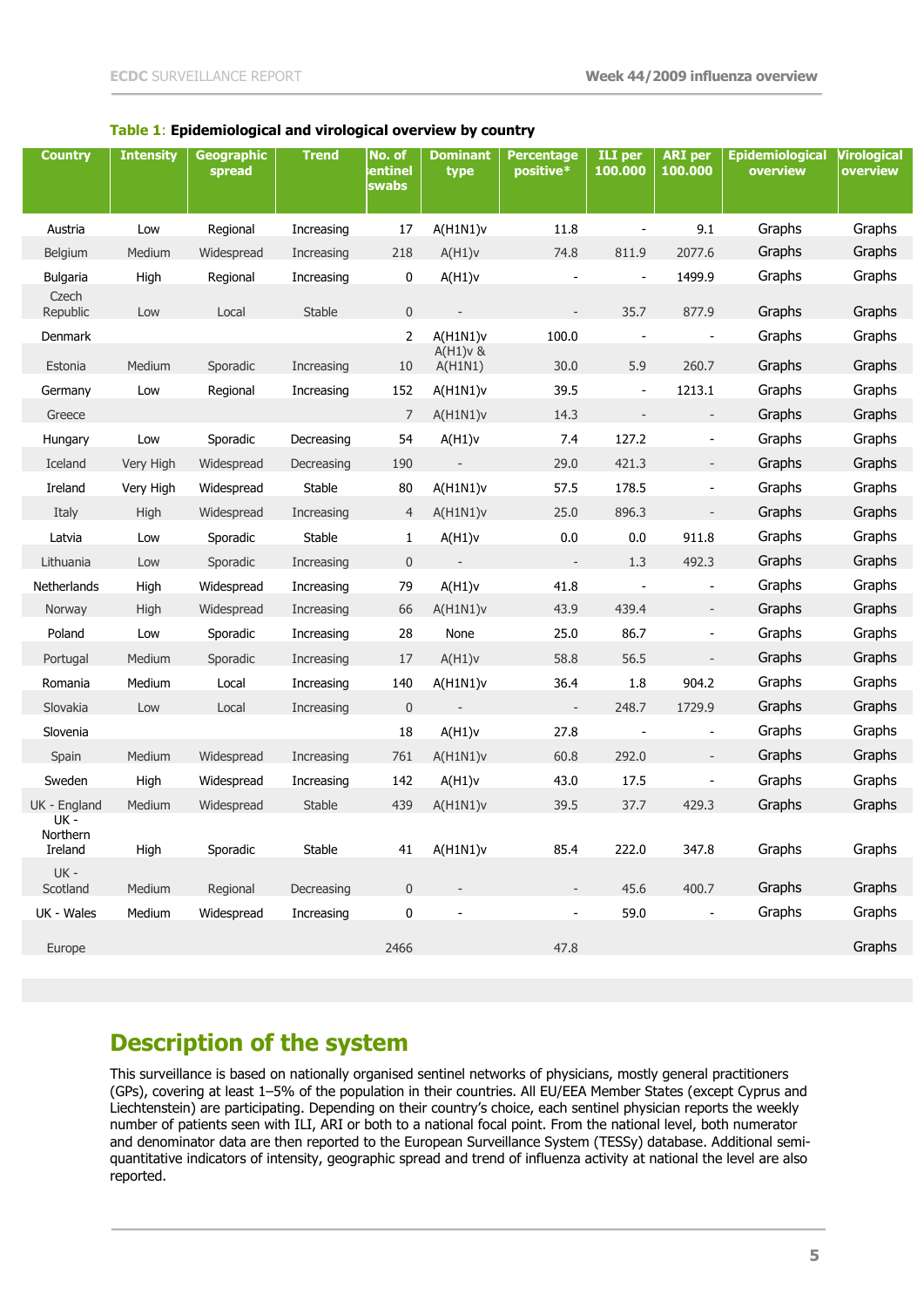## <span id="page-5-0"></span>**Virological surveillance**

## **Weekly analysis – virology**

In week 44/2009, 26 countries reported virological data. Sentinel physicians collected 2 466 respiratory specimens, of which 1 178 (48%) were positive for influenza virus (Table 1). In addition, 5 921 non-sentinel source specimens (e.g. specimens collected for diagnostic purposes in hospitals) were reported positive for influenza virus. Aside from A(pandemic H1N1) virus, there were only one influenza A(H3N2), one seasonal A(H1N1) and five B influenza viruses identified. Table 2 shows the distribution of sentinel and non-sentinel specimens by type and sub-type; figures 1–3 show the temporal trends. The proportion of positive sentinel specimens gradually increased to its highest level (48%) this week, which is comparable to the highest proportion during the peak week of previous season. So far, 14 antigenically characterised strains were reported as A(H1)v California/7/2009-like.

Of the 30 influenza A(H1N1)v isolates tested in this new season so far, all turned out to be susceptible to oseltamivir and zanamivir (Table 3).

#### **Table 2: Weekly and cumulative influenza virus detections by type, subtype and surveillance system, weeks 40/2009–44/2009**

|                             | <b>Current Week</b> |              | <b>Season</b>   |              |  |
|-----------------------------|---------------------|--------------|-----------------|--------------|--|
| Virus type/subtype          | <b>Sentinel</b>     | Non-sentinel | <b>Sentinel</b> | Non-sentinel |  |
| Influenza A                 | 1177                | 5917         | 4440            | 14000        |  |
| A (pandemic H1N1)           | 1121                | 4282         | 4215            | 10778        |  |
| A (subtyping not performed) | 55                  | 1634         | 220             | 3198         |  |
| A (not subtypable)          | $\overline{0}$      | $\cup$       | 3               | 7            |  |
| A (H3)                      | 0                   |              |                 | 16           |  |
| A(H1)                       |                     | $\circ$      |                 |              |  |
| Influenza B                 |                     | 4            | 14              | 18           |  |
| <b>Total Influenza</b>      | 1178                | 5921         | 4454            | 14018        |  |

Note: A(pandemic H1N1), A(H3) and A(H1) includes both N-subtyped and not N-subtyped viruses

#### **Figure 1: Number of sentinel specimens positive for influenza, by type, subtype and by week of report, weeks 40/2009–44/2009**

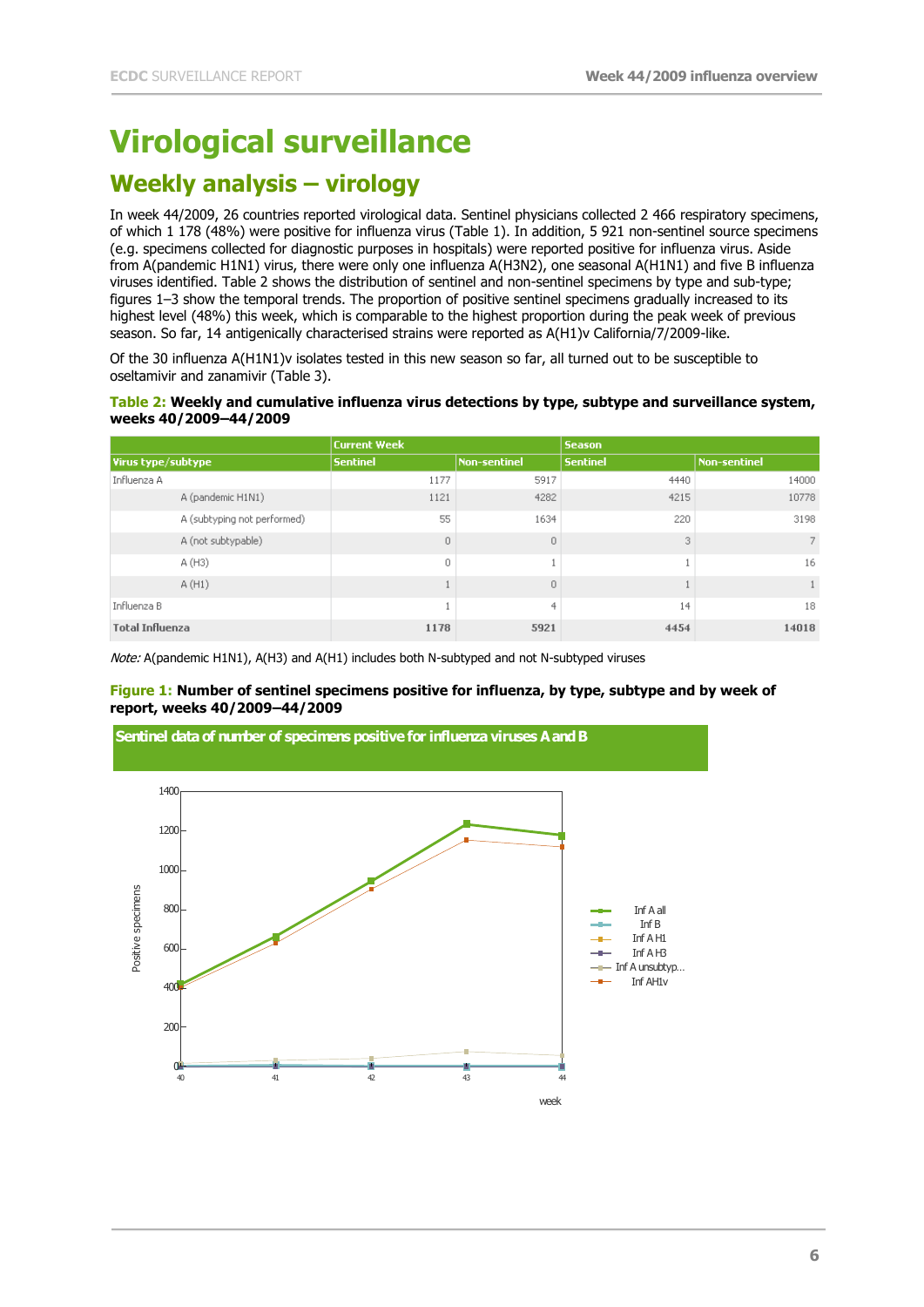#### **Figure 2: Number of non-sentinel specimens positive for influenza by type, subtype and week of report, weeks 40/2009–44/2009**



**Figure 3: Proportion of sentinel samples positive for influenza, weeks 40/2009-44/2009**

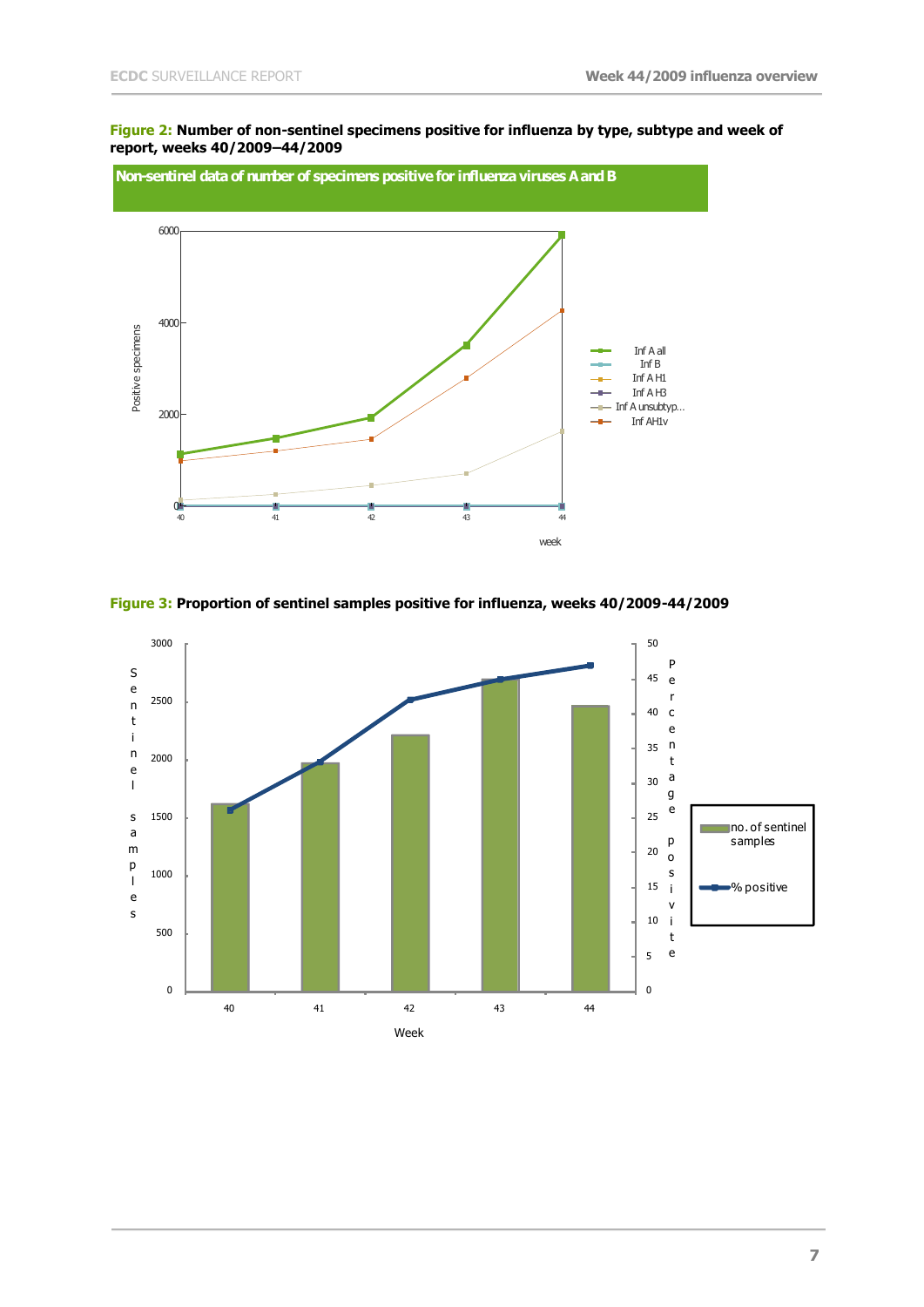| <b>Virus type</b><br>and<br>subtype |                           | <b>Resistance to neuraminidase inhibitors</b> | <b>Resistance to M2</b><br><b>inhibitors</b> |                   |                           |           |
|-------------------------------------|---------------------------|-----------------------------------------------|----------------------------------------------|-------------------|---------------------------|-----------|
|                                     | Oseltamivir               |                                               | Zanamivir                                    |                   | <b>Isolates</b><br>tested | Resistant |
|                                     | <b>Isolates</b><br>tested | Resistant<br>n(%)                             | <b>Isolates</b><br>tested                    | Resistant<br>n(%) |                           | n(%)      |
| A(H3N2)                             | $\Omega$                  | 0                                             | 0                                            | $\Omega$          | 0                         | 0         |
| A(H1N1)                             | 0                         | 0                                             | 0                                            | 0                 | 0                         | 0         |
| A(H1N1)v                            | 30                        | $\mathbf{0}$                                  | 30                                           | 0                 |                           | 0         |
| B                                   | $\Omega$                  | 0                                             | 0                                            | 0                 |                           |           |

### **Table 3: Antiviral resistance by influenza virus type and subtype, weeks 40/2009–44/2009**

### **Description of the system**

According to the nationally defined sampling strategy, sentinel physicians take nasal or pharyngeal swabs from patients with ILI, ARI or both and send the specimens to influenza-specific reference laboratories for virus detection, (sub-)typing, antigenic or genetic characterisation and antiviral susceptibility testing.

<span id="page-7-0"></span>For details on the current virus strains recommended by WHO for vaccine preparation, [click here.](http://www.who.int/csr/resources/publications/swineflu/vaccine_recommendations/en/index.html)

# **Aggregate numbers of pandemic (H1N1) 2009 cases and deaths**

### **Weekly analysis — cases and deaths**

As most of the countries stopped counting total number of cases, the aggregated reporting will be adjusted and will be presented in a new format from next week.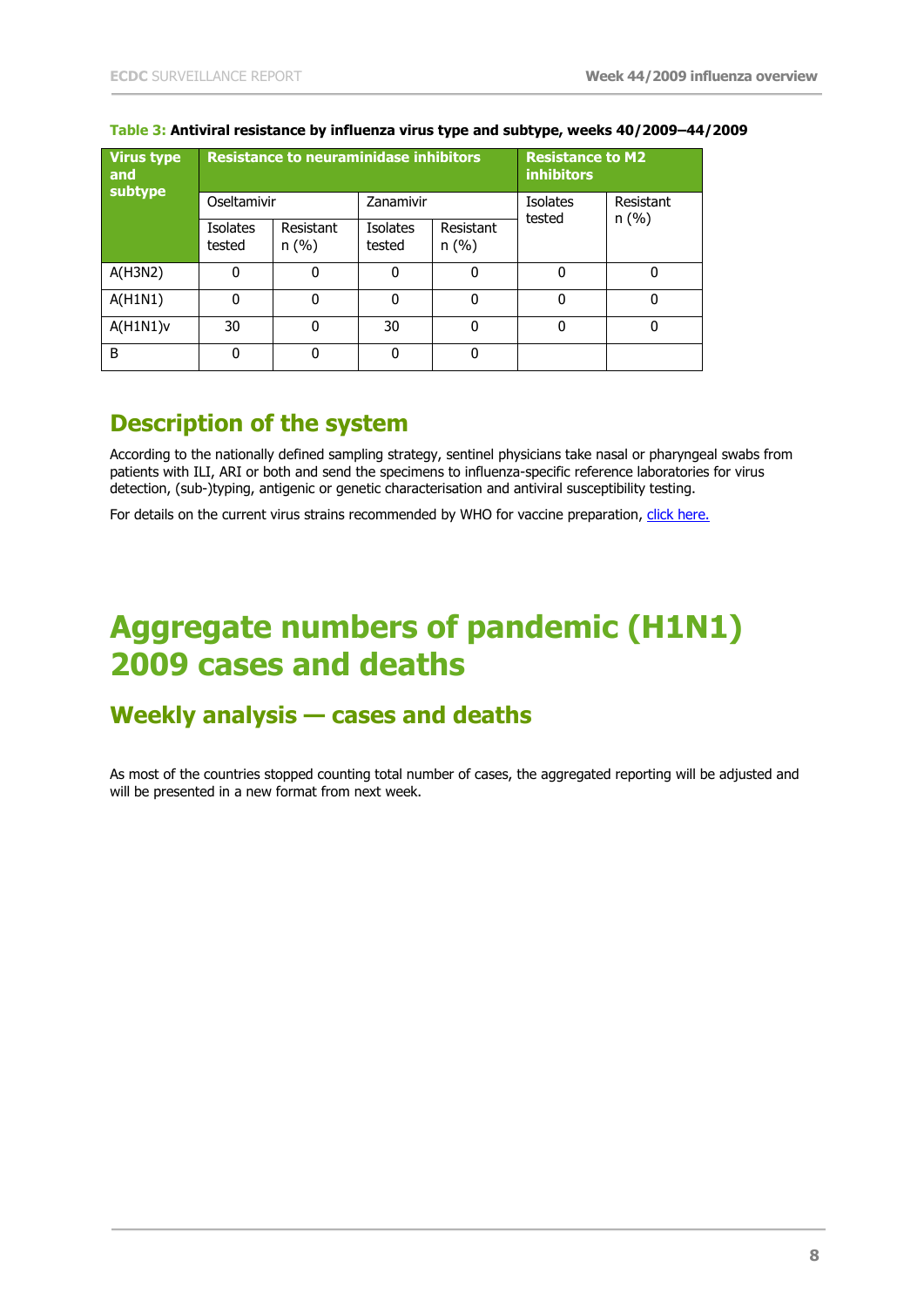# **Hospital surveillance (SARI)**

## **Weekly analysis – SARI**

In week 44/2009, 179 SARI cases were reported. Since this surveillance commenced, five EU countries have reported 492 cases including 11 fatalities (2.2%). Apart from the current week, the trend in the number of SARI cases has been steadily increasing since week 36, most probably due to improved reporting.

The male/female ratio in week 44 was higher than 1 in all age groups except in those  $18-44$  years (ratio = 0.6), in which 15 pregnancies were reported. In total, 78% of cases are aged less than 45 years (Table 5). Since the beginning of the season, the majority (95.9%) of SARI cases related to influenza infection have been caused by the pandemic virus (Table 6). Of SARI patients reported during the current week, 30% received oseltamivir (Table 7), but it is too early for any conclusion to be made regarding the potential benefits from antiviral drugs.

Forty-eight SARI patients needed intensive care treatment in week 44/2009, of whom 60% needed ventilator assistance (Table 8).

Eighty-three (50%) of 166 SARI cases reported in week 44 had no known underlying medical condition; 17 (10%) were pregnant and 19 (11%) had a chronic lung disease (Table 10).

| <b>Country</b> | Number of<br>sentinel<br><b>sites</b> | <b>Estimated</b><br>population<br>covered | <b>Geographical</b><br>coverage<br>(national,<br>regional) | <b>Estimated</b><br><b>notification</b><br>rate (in the<br>covered<br>geographic<br>area) | <b>Number of</b><br>cases | <b>Number of</b><br>fatal cases<br>reported |
|----------------|---------------------------------------|-------------------------------------------|------------------------------------------------------------|-------------------------------------------------------------------------------------------|---------------------------|---------------------------------------------|
| Cyprus         |                                       |                                           | <b>Unknown</b>                                             |                                                                                           | 1                         |                                             |
| France         |                                       |                                           | <b>Unknown</b>                                             |                                                                                           | 411                       | 10                                          |
| Malta          |                                       |                                           | <b>Unknown</b>                                             |                                                                                           | 11                        |                                             |
| Netherlands    |                                       |                                           | Unknown                                                    |                                                                                           | 60                        |                                             |
| Romania        |                                       |                                           | <b>Unknown</b>                                             |                                                                                           | 9                         | 1                                           |
| Total          |                                       |                                           |                                                            |                                                                                           | 492                       | 11                                          |

#### **Table 4: Cumulative number of SARI cases, weeks 40/2009–44/2009**



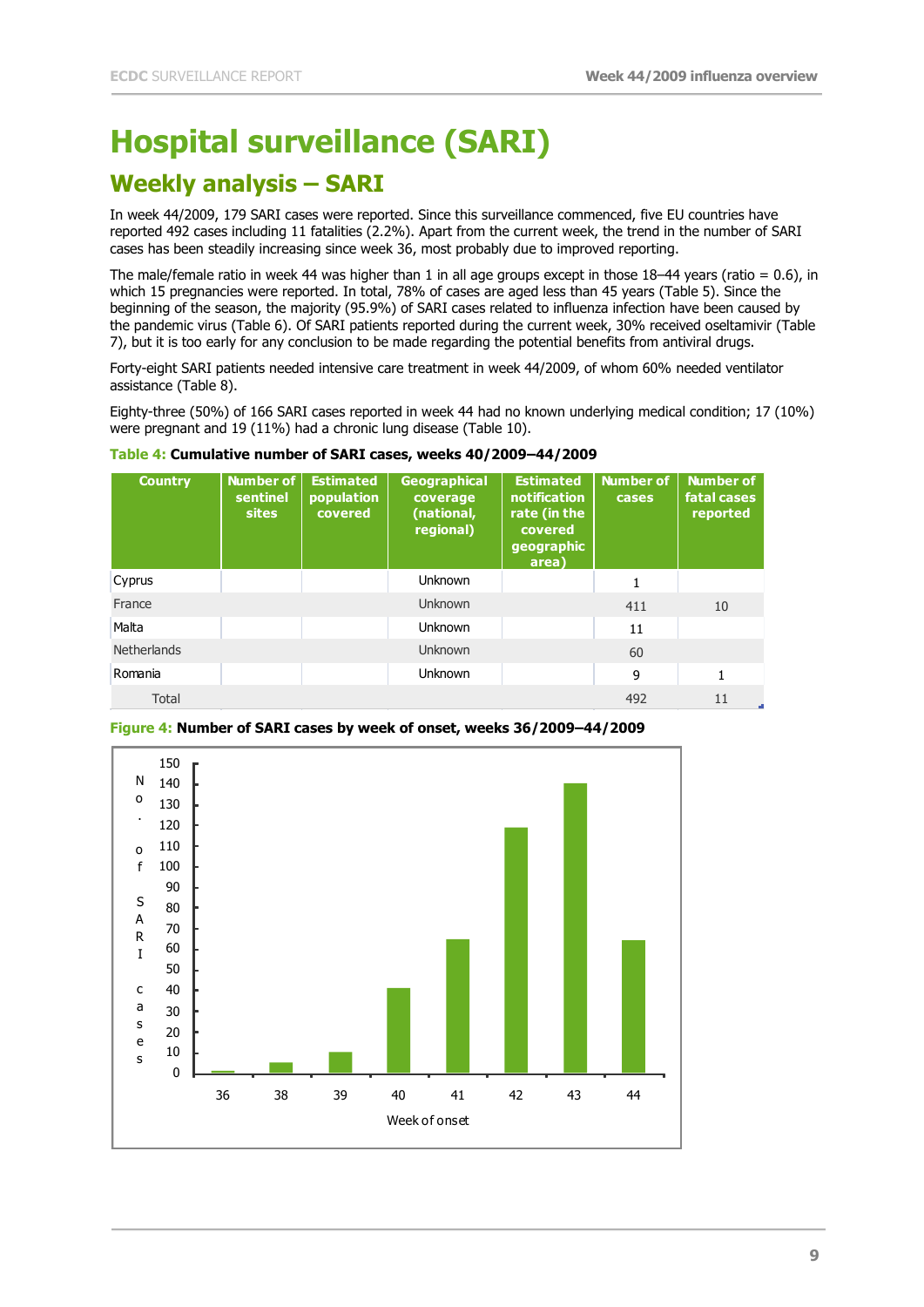### **Table 5: Number of SARI cases by age and gender, week 44/2009**

| <b>Age groups</b> | <b>Male</b> | <b>Female</b> | Other (e.g.,<br>transsexual) | <b>Unknown</b> |
|-------------------|-------------|---------------|------------------------------|----------------|
| Under 2           | 15          | 14            |                              |                |
| $2 - 17$          | 22          | 16            |                              |                |
| 18-44             | 24          | 40            |                              |                |
| 45-59             | 13          | 10            |                              |                |
| $>= 60$           | 12          | 3             |                              |                |
| Total             | 86          | 83            |                              | e.             |

### **Table 6: Number of SARI cases by influenza type and subtype, week 44/2009**

| <b>Virus type/subtype</b>  | <b>Number of cases</b><br>$\sqrt{a}$ and<br>percentage)<br>during current<br>week | <b>Cumulative number of</b><br>cases (and percentage)<br>since the start of the<br>season |
|----------------------------|-----------------------------------------------------------------------------------|-------------------------------------------------------------------------------------------|
| Influenza A                |                                                                                   | $2(0.4\% )$                                                                               |
| A (pandemic H1N1)          | 167 (98.8 %)                                                                      | 472 (95.9 %)                                                                              |
| A(subtyping not performed) |                                                                                   | $1(0.2\% )$                                                                               |
| A(H3)                      |                                                                                   |                                                                                           |
| A(H1)                      |                                                                                   | $1(0.2\% )$                                                                               |
| A(H5)                      |                                                                                   |                                                                                           |
| Influenza B                |                                                                                   |                                                                                           |
| Unknown                    | $2(1.2\% )$                                                                       | $18(3.7\% )$                                                                              |
| Total                      | 169                                                                               | 492                                                                                       |

### **Table 7: Number of SARI cases by antiviral treatment and resistance, week 44**/**2009**

| <b>Antiviral</b><br>treatment | Number (percentage) of<br>patients who received<br>prophylaxis | Number (percentage) of<br>patients who received<br>anti-viral treatment | Number (percentage) of<br>patients with strains<br>resistant to treatment |
|-------------------------------|----------------------------------------------------------------|-------------------------------------------------------------------------|---------------------------------------------------------------------------|
| Oseltamivir                   | $1(0.0\%)$                                                     | 51 (30.0 %)                                                             |                                                                           |
| Oseltamivir and<br>Zanamivir  |                                                                | $1(0.0\%)$                                                              |                                                                           |
| <b>Unknown</b>                | 165 (97.0 %)                                                   | 115 (68.0 %)                                                            | 169 (100.0 %)                                                             |
| <b>None</b>                   | $3(1.0\%)$                                                     | $2(1.0\%)$                                                              |                                                                           |
| Total                         | 169                                                            | 169                                                                     | 169                                                                       |

### **Table 8: Number of SARI cases by level of care and respiratory support, week 44/2009**

| <b>Respiratory support</b>        | <b>ICU</b> | Inpatient ward Other Unknown |    |
|-----------------------------------|------------|------------------------------|----|
| No respiratory support necessary  |            |                              |    |
| Oxygen therapy                    | 21         |                              | 29 |
| Respiratory support given unknown |            |                              | 89 |
| Ventilator                        | 21         |                              |    |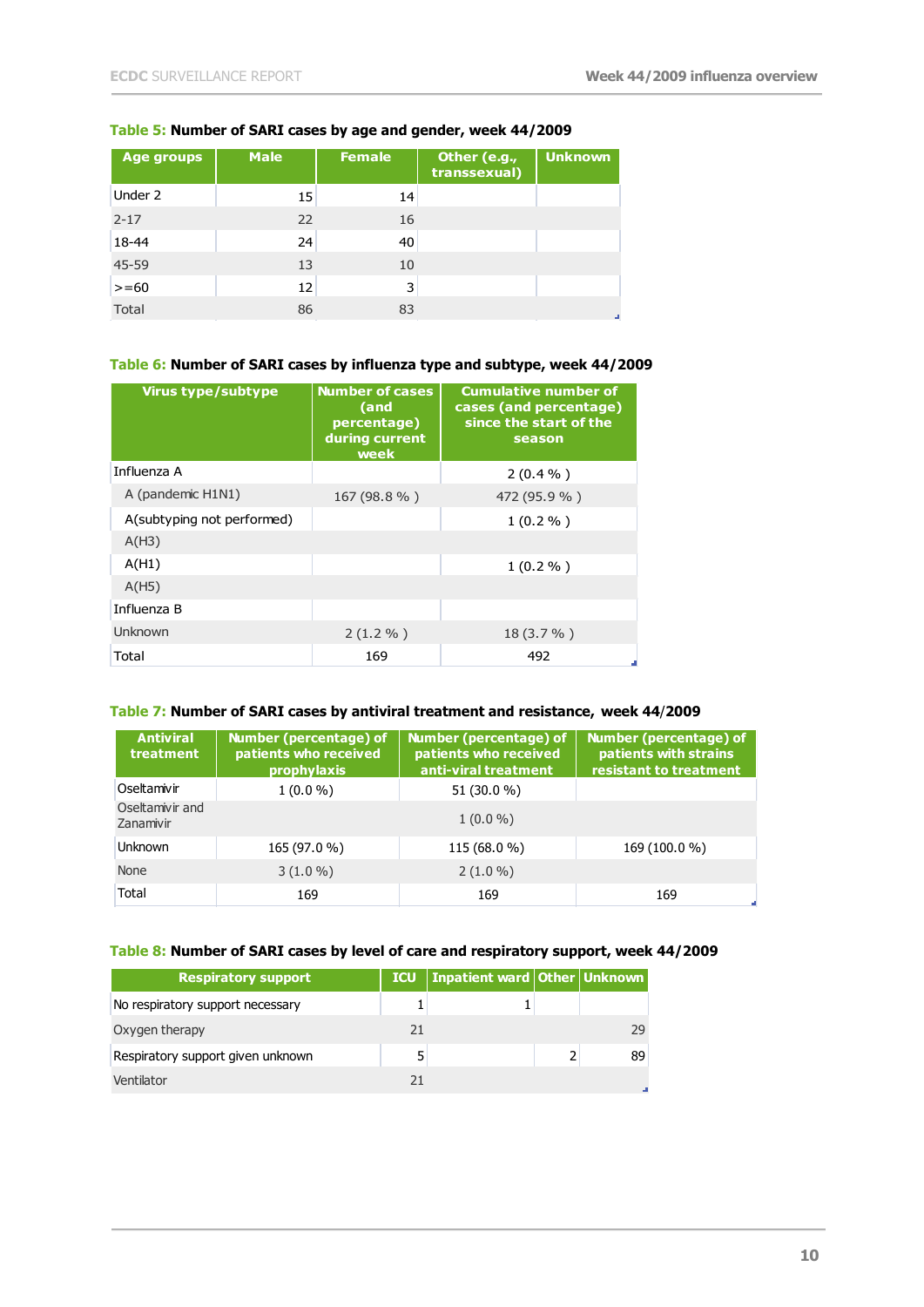| Vaccination Status   | Number Of Cases | <b>Percentage of cases</b> |
|----------------------|-----------------|----------------------------|
| Not vaccinated       | 32              | 18.9                       |
| Seasonal vaccination |                 |                            |
| <b>Unknown</b>       | 133             | 78.7                       |
| TOTAL                | 169             |                            |

### **Table 9: Number of SARI cases by vaccination status, week 44/2009**

### **Table 10: Number of SARI cases by underlying condition and age group, week 44/2009**

| <b>Underlying condition/risk</b><br>factor | <b>Infant below 2</b><br>years Numbers<br>and percentage | 2-17 years<br><b>Numbers and</b><br>percentage | 18-44<br>years<br><b>Numbers</b><br>and<br>percentage | <b>45-59 years</b><br><b>Numbers and</b><br>percentage | $>= 60$ years<br><b>Numbers and</b><br>percentage |
|--------------------------------------------|----------------------------------------------------------|------------------------------------------------|-------------------------------------------------------|--------------------------------------------------------|---------------------------------------------------|
| Asthma                                     | 1                                                        | 7                                              | 11                                                    | 9                                                      | $\overline{2}$                                    |
| Cancer                                     |                                                          |                                                | $\mathbf{1}$                                          | 3                                                      |                                                   |
| <b>Diabetes</b>                            |                                                          |                                                | 4                                                     | 3                                                      | 4                                                 |
| Chronic heart disease                      | $\overline{2}$                                           |                                                |                                                       | $\overline{2}$                                         | 3                                                 |
| HIV/other immune deficiency                |                                                          |                                                | 5                                                     | 2                                                      | 1                                                 |
| Kidney-related condition                   |                                                          |                                                | $\mathbf{1}$                                          | $\mathbf{1}$                                           | $\mathbf{1}$                                      |
| Liver-related condition                    |                                                          |                                                | 1                                                     | $\overline{2}$                                         |                                                   |
| Chronic lung disease                       | $\mathbf{1}$                                             | $\overline{2}$                                 | $\overline{4}$                                        | 5                                                      | $\overline{7}$                                    |
| Neuromuscular disorder                     |                                                          |                                                |                                                       |                                                        |                                                   |
| No underlying condition                    | 24                                                       | 27                                             | 25                                                    | 3                                                      | $\overline{4}$                                    |
| Obesity (BMI between 30 and 40)            |                                                          |                                                | 5                                                     | $\mathbf{1}$                                           |                                                   |
| Morbid obesity (BMI above 40)              |                                                          |                                                | 5                                                     |                                                        |                                                   |
| Pregnancy                                  |                                                          | $\overline{2}$                                 | 15                                                    |                                                        |                                                   |
| Underlying condition unknown               | 28                                                       | 37                                             | 63                                                    | 23                                                     | 15<br>J.                                          |

### **Table 11: Number SARI cases by complication and age group, week 44/2009**

| <b>Underlying condition/risk factor</b>      | <b>Infant</b><br>below 2<br>years<br><b>Numbers</b><br>and<br>percentage | 2-17 years<br><b>Numbers</b><br>and<br>percentage | 18-44<br><b>vears</b><br><b>Numbers</b><br>and<br>percentage | 45-59 years  >=60 years<br><b>Numbers</b><br>and<br>percentage | <b>Numbers</b><br>and<br>percentage |
|----------------------------------------------|--------------------------------------------------------------------------|---------------------------------------------------|--------------------------------------------------------------|----------------------------------------------------------------|-------------------------------------|
| Acute respiratory distress syndrome          | 2                                                                        |                                                   | 5                                                            |                                                                |                                     |
| Encephalitis                                 |                                                                          |                                                   | 1                                                            |                                                                |                                     |
| Myocarditis                                  |                                                                          |                                                   |                                                              |                                                                |                                     |
| <b>None</b>                                  | 23                                                                       | 37                                                | 54                                                           | 20                                                             | 12                                  |
| Pneumonia (secondary bacterial<br>infection) | 3                                                                        |                                                   | 6                                                            | 2                                                              | $\mathcal{P}$                       |
| Sepsis/Multi-organ failure                   | $\overline{\phantom{a}}$                                                 |                                                   |                                                              |                                                                |                                     |
| <b>Unknown</b>                               | 28                                                                       | 37                                                |                                                              | 23                                                             | 15                                  |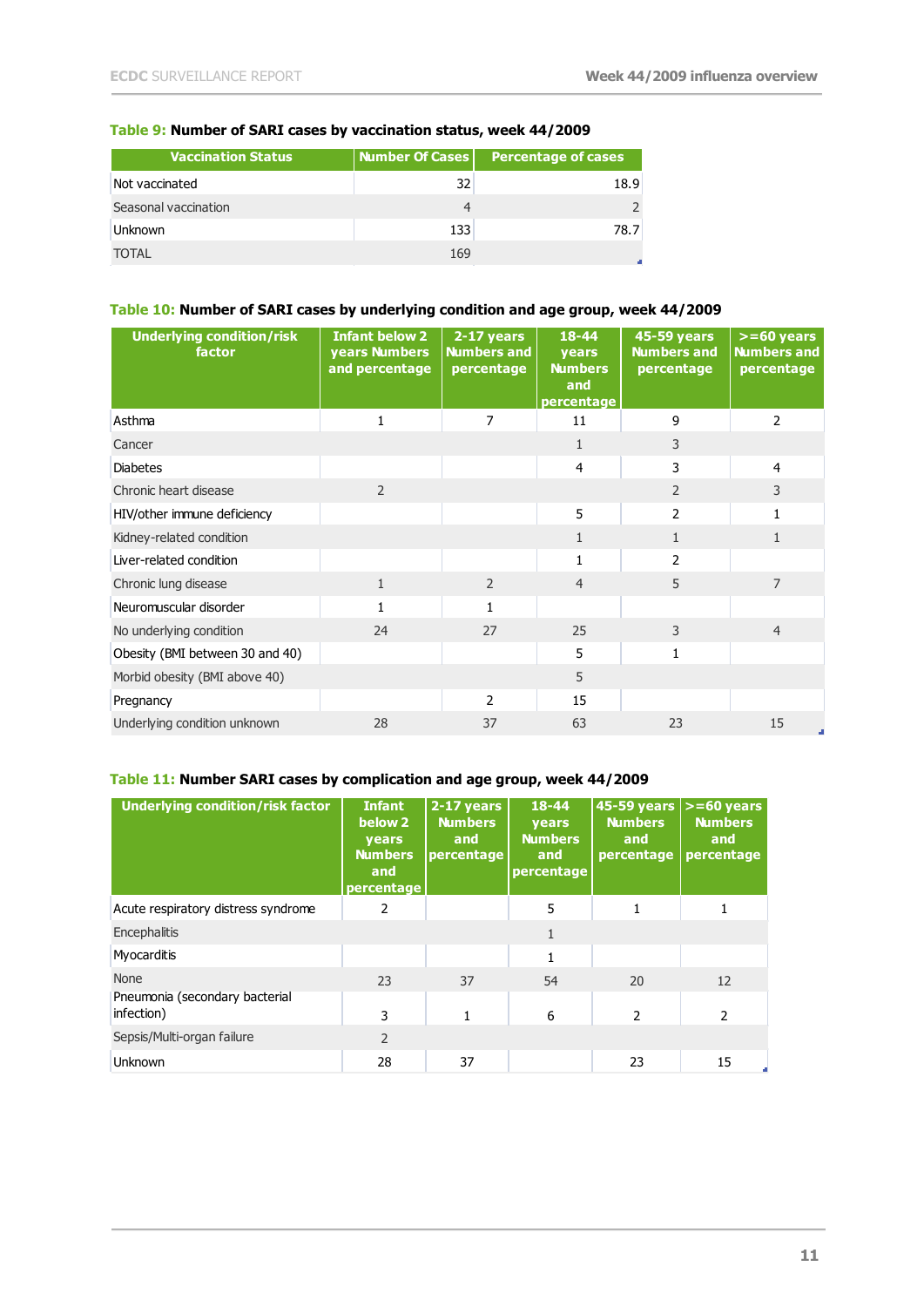|                                 | <b>ICU</b>     | <b>Inpatient</b><br>ward | <b>Other</b> | <b>Unknown</b> |
|---------------------------------|----------------|--------------------------|--------------|----------------|
| Asthma                          | 9              |                          |              | 21             |
| Cancer                          | $\overline{2}$ |                          |              | 2              |
| <b>Diabetes</b>                 | 6              |                          |              | 5              |
| Chronic heart disease           | $\overline{4}$ |                          |              | 3              |
| HIV/other immune deficiency     | $\overline{2}$ |                          |              | 6              |
| Kidney-related condition        | $\overline{2}$ |                          |              | $\mathbf{1}$   |
| Liver-related condition         | 1              |                          |              | $\overline{2}$ |
| Chronic lung disease            | 9              | $\mathbf{1}$             | $\mathbf{1}$ | 8              |
| Neuromuscular disorder          | $\mathbf{1}$   |                          |              | $\mathbf{1}$   |
| No underlying condition         | 16             |                          | $\mathbf{1}$ | 66             |
| Obesity (BMI between 30 and 40) | 3              |                          |              | 3              |
| Morbid obesity (BMI above 40)   | $\overline{4}$ |                          |              | $\mathbf{1}$   |
| Pregnancy                       | 5              |                          |              | 12             |
| Underlying condition unknown    | 48             |                          |              | 118            |

#### **Table 12: Number of SARI by underlying condition by level of care, week 44/2009**

### **Table 13: Number of SARI by underlying condition and level of respiratory support, week 44/2009**

|                                 | <b>Oxygen therapy</b> | <b>Ventilator</b><br>support<br>provided | <b>Ventilator</b><br>support<br>necessary but<br>not available | <b>Respiratory</b><br>support given<br>unknown |
|---------------------------------|-----------------------|------------------------------------------|----------------------------------------------------------------|------------------------------------------------|
| Asthma                          | 16                    | 1                                        |                                                                | 13                                             |
| Cancer                          | $\overline{2}$        | $\overline{2}$                           |                                                                |                                                |
| <b>Diabetes</b>                 | 4                     | 3                                        |                                                                | 4                                              |
| Chronic heart disease           | 3                     | $\mathbf{1}$                             |                                                                | $\overline{2}$                                 |
| HIV/other immune deficiency     | 3                     |                                          |                                                                | 5                                              |
| Kidney-related condition        | $\overline{2}$        |                                          |                                                                | $\mathbf{1}$                                   |
| Liver-related condition         | $\mathcal{P}$         |                                          |                                                                | 1                                              |
| Chronic lung disease            | 10                    | 6                                        |                                                                | $\overline{2}$                                 |
| Neuromuscular disorder          |                       | $\mathbf{1}$                             |                                                                | $\mathbf{1}$                                   |
| No underlying condition         | 16                    | $\overline{7}$                           |                                                                | 60                                             |
| Obesity (BMI between 30 and 40) | $\overline{2}$        | $\overline{2}$                           |                                                                | $\overline{2}$                                 |
| Morbid obesity (BMI above 40)   | $\mathbf{1}$          | 3                                        |                                                                | $\mathbf{1}$                                   |
| Pregnancy                       | 4                     | $\overline{2}$                           |                                                                | 11                                             |
| Underlying condition unknown    | 50                    | 21                                       |                                                                | 94                                             |

## **Description of the system**

A number of Member States carry out hospital-based surveillance of severe acute respiratory infection (SARI) exhaustively or at selected sentinel sites. SARI surveillance serves to monitor the trends in the severity of influenza and potential risk factors for severe disease to help guide preventive measures and health care resource allocation.